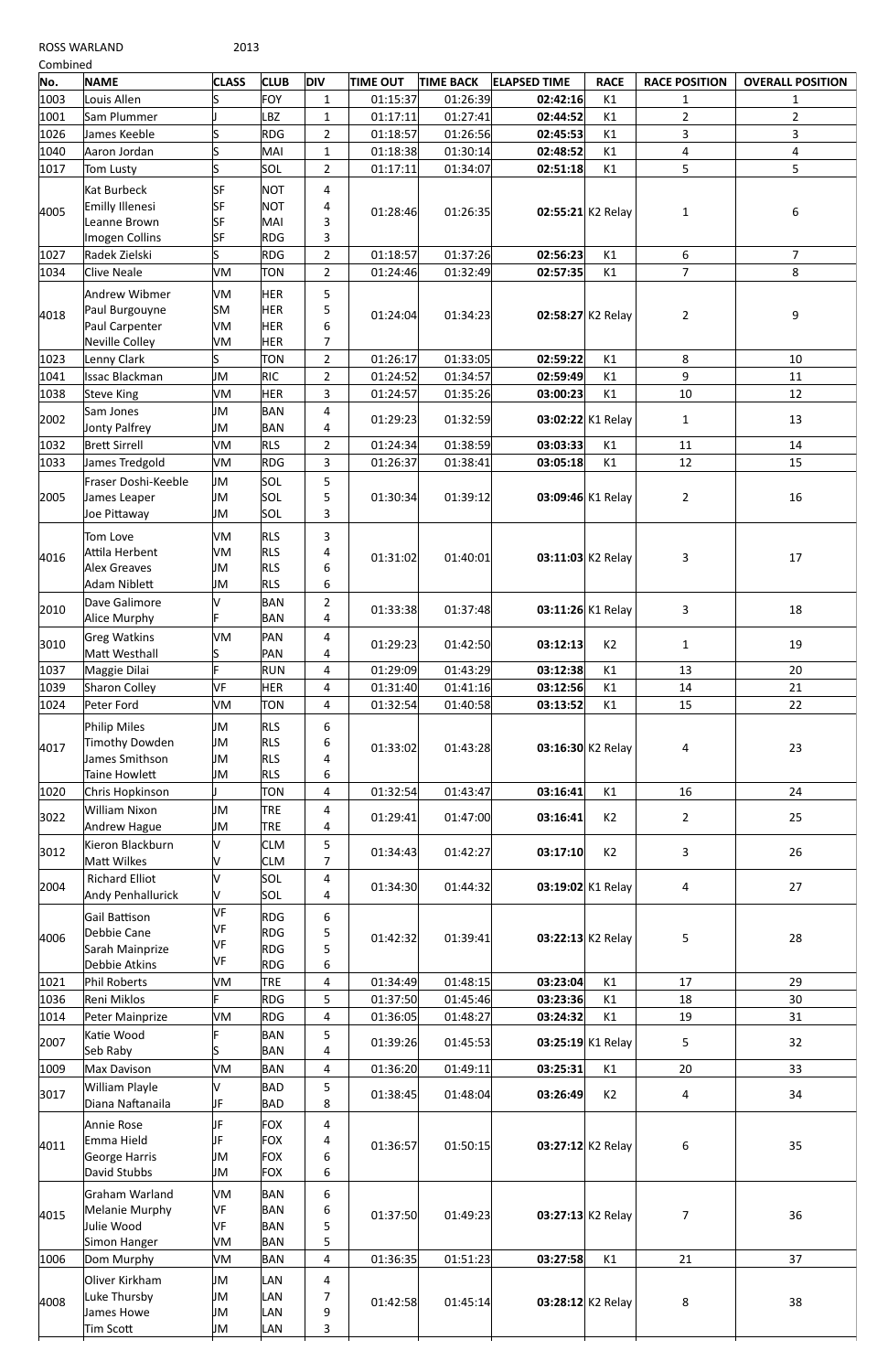| 3005 | Dave Adams                       | S              | <b>BAN</b>               | 7                       | 01:39:02 | 01:49:43 | 03:28:45          | K <sub>2</sub> | 5               | 39 |
|------|----------------------------------|----------------|--------------------------|-------------------------|----------|----------|-------------------|----------------|-----------------|----|
|      | <b>Andy Flack</b>                | VM             | <b>BAN</b>               | 4                       |          |          |                   |                |                 |    |
| 1018 | Mark Wevill                      | VM             | SOL                      | $\overline{4}$          | 01:38:08 | 01:51:32 | 03:29:40          | K1             | $\overline{22}$ | 40 |
| 1030 | Colin Skeath                     | VM             | PEN                      | 6                       | 01:38:06 | 01:52:43 | 03:30:49          | K1             | 23              | 41 |
| 1019 | <b>Tony Runnegar</b>             | VM             | <b>VIK</b>               | 5                       | 01:40:48 | 01:50:20 | 03:31:08          | K1             | 24              | 42 |
| 1002 | Paul Plummer                     | VM             | <b>LBZ</b>               | 5                       | 01:42:27 | 01:49:25 | 03:31:52          | K1             | 25              | 43 |
| 1025 | John Ince                        | VM             | <b>TON</b>               | 5                       | 01:42:09 | 01:49:55 | 03:32:04          | K1             | 26              | 44 |
|      | Nina Morris                      | JF             | <b>FOX</b>               | 8                       |          |          |                   |                |                 |    |
| 4012 | Katie Husband                    | IJF            | <b>FOX</b>               | $\overline{7}$          | 01:40:57 | 01:51:20 | 03:32:17 K2 Relay |                | 9               | 45 |
|      | Lucy Hield<br>Matt Reider        | IJF<br>JM      | <b>FOX</b><br><b>FOX</b> | 5<br>5                  |          |          |                   |                |                 |    |
|      | Alison Gardener                  | F              | <b>RUN</b>               | 5                       |          |          |                   |                |                 |    |
| 3021 | Simon Nickson                    | VM             | <b>RUN</b>               | 5                       | 01:39:36 | 01:53:05 | 03:32:41          | K2             | 6               | 46 |
|      | Kim Hollman                      | IJF            | <b>BAD</b>               | $\overline{\mathbf{4}}$ |          |          |                   |                |                 |    |
| 2008 | Adrain Hollman                   | V              | <b>TON</b>               | 6                       | 01:40:28 | 01:52:53 | 03:33:21 K1 Relay |                | 6               | 47 |
|      |                                  | <b>SF</b>      | <b>FOX</b>               | $\overline{7}$          |          |          |                   |                |                 |    |
|      | Jen Clough<br><b>Andy Solway</b> | <b>SM</b>      | <b>FOX</b>               | 6                       |          |          |                   |                |                 |    |
| 4014 | Emma Sheppard                    | <b>SF</b>      | <b>FOX</b>               | 6                       | 01:41:52 | 01:52:31 | 03:34:23 K2 Relay |                | 10              | 48 |
|      | Oli Brown                        | <b>SM</b>      | <b>FOX</b>               | $\overline{7}$          |          |          |                   |                |                 |    |
|      | Marie Myatt                      | F              | <b>TRE</b>               | 6                       |          |          |                   |                |                 |    |
| 3020 | Martina Cheadle                  | JF             | <b>TRE</b>               | $\,6\,$                 | 01:40:24 | 01:54:28 | 03:34:52          | K <sub>2</sub> | $\overline{7}$  | 49 |
|      | Christopher Sharp                | VM             | <b>LAN</b>               | 6                       |          |          |                   |                |                 |    |
| 4009 | Thomas Davis-Smith               | IJМ            | <b>LAN</b>               | 9                       | 01:50:40 | 01:45:07 | 03:35:47 K2 Relay |                | 11              | 50 |
|      | William Kirkham                  | JM             | <b>LAN</b>               | 5                       |          |          |                   |                |                 |    |
|      | Florence Duffield                | IJF.           | <b>LAN</b>               | $\overline{7}$          |          |          |                   |                |                 |    |
|      | Paula Harrison                   | <b>VF</b>      | <b>NOR</b>               | 8                       |          |          |                   |                |                 |    |
| 4010 | Emma Taylor                      |                | <b>NOR</b>               | 8                       | 01:47:23 | 01:49:00 | 03:36:23 K2 Relay |                | 12              | 51 |
|      | Julie Hicks                      | VF             | <b>NOR</b>               | 5                       |          |          |                   |                |                 |    |
|      | Siobhan Rowe                     | VF             | <b>NOR</b>               | 7                       |          |          |                   |                |                 |    |
| 1029 | David Jault                      | VM             | <b>BAN</b>               | 5                       | 01:44:21 | 01:53:22 | 03:37:43          | K1             | 27              | 52 |
| 1007 | lan Warren                       | VM             | <b>BAN</b>               | 5                       | 01:44:54 | 01:57:24 | 03:42:18          | K1             | 28              | 53 |
|      | Nick Barnett                     | <b>SM</b>      | <b>FOX</b>               | 4                       |          |          |                   |                |                 |    |
| 4013 | Anna Barnett                     | <b>SF</b>      | <b>FOX</b>               | 7                       | 01:38:01 | 02:04:36 | 03:42:37 K2 Relay |                | 13              | 54 |
|      | David Waters                     | <b>SM</b>      | <b>FOX</b>               | 9                       |          |          |                   |                |                 |    |
|      | Julian Knight                    | SM             | <b>FOX</b>               | 9                       |          |          |                   |                |                 |    |
| 1005 | Neil Urquhart                    | VM             | <b>BAN</b>               | 5                       | 01:45:28 | 01:57:32 | 03:43:00          | K1             | 29              | 55 |
| 3015 | Jeremy Clark<br>John Mathieson   | V<br>V         | TON<br><b>TON</b>        | 6<br>6                  | 01:43:23 | 02:00:55 | 03:44:18          | K2             | 8               | 56 |
| 1016 | Annelies Flack                   | JF             | <b>BAN</b>               | 5                       | 01:47:41 | 01:56:41 | 03:44:22          | K1             | 30              | 57 |
|      | <b>Vicky Metcalf</b>             | <b>VF</b>      | PAN                      | 6                       |          |          |                   |                |                 |    |
|      | Alex Walsmsley                   | IJF            | PAN                      | 9                       |          |          |                   |                |                 |    |
| 4001 | Catherine Walker                 | IJF            | PAN                      | $\overline{7}$          | 01:47:09 | 01:57:57 | 03:45:06 K2 Relay |                | 14              | 58 |
|      | Emma Walsmsley                   | IJF            | PAN                      | 9                       |          |          |                   |                |                 |    |
|      | <b>Richard Charles Smith</b>     | lv             | VIK                      | $\overline{7}$          |          |          |                   |                |                 |    |
| 3006 | Mark James                       | V              | <b>VIK</b>               | $\overline{7}$          | 01:40:36 | 02:04:37 | 03:45:13          | K <sub>2</sub> | 9               | 59 |
| 1015 | Steve Lawson                     | VM             | <b>MKC</b>               | $\overline{7}$          | 01:48:24 | 01:57:03 | 03:45:27          | K1             | 31              | 60 |
| 1035 | Samantha Rippington              | <b>SFC</b>     | <b>WOK</b>               | 5                       | 01:43:19 | 02:02:29 | 03:45:48          | K1             | 32              | 61 |
| 3018 | Lucy Ryan                        | <b>VF</b>      | <b>BAN</b>               | 5                       | 01:46:00 | 02:00:25 | 03:46:25          | K <sub>2</sub> | 10              | 62 |
|      | David Stanton                    | v              | <b>BAN</b>               | 5                       |          |          |                   |                |                 |    |
| 1004 | Paul Smith                       | VM             | <b>BAN</b>               | 5                       | 01:44:32 | 02:02:29 | 03:47:01          | K1             | 33              | 63 |
|      | Martha Bell                      | VF             | <b>BAN</b>               | 9                       |          |          |                   |                |                 |    |
| 4002 | Jason Bell                       | VM             | <b>BAN</b>               | 4                       | 01:45:04 | 02:02:10 | 03:47:14 K2 Relay |                | 15              | 64 |
|      | Rachael Hope                     | <b>SF</b>      | <b>BAN</b>               | 8                       |          |          |                   |                |                 |    |
|      | Felicity Dyndor                  | SF             | <b>BAN</b>               | $\overline{7}$          |          |          |                   |                |                 |    |
| 3008 | <b>Bryn Price</b><br>Paul Curtis | S.<br>V        | MAI<br>MAI               | 8<br>8                  | 01:43:51 | 02:03:38 | 03:47:29          | K2             | 11              | 65 |
| 1013 | <b>Clive Savory</b>              | VM             | <b>VIK</b>               | 6                       | 01:49:44 | 01:58:56 | 03:48:40          | K1             | 34              | 66 |
|      |                                  |                |                          |                         |          |          |                   |                |                 |    |
|      | Dan O'Donnell<br>Isla Johnson    | JM<br>IJF      | <b>BAN</b><br><b>BAN</b> | 6                       |          |          |                   |                |                 |    |
| 4004 | Louise Raper                     | IJF            | <b>BAN</b>               | 5<br>8                  | 01:57:37 | 01:53:18 | 03:50:55 K2 Relay |                | 16              | 67 |
|      | Joe McCracken                    | JM             | <b>BAN</b>               | $\overline{7}$          |          |          |                   |                |                 |    |
|      | Jacob Lamb                       | JM             | SOL                      | $\overline{7}$          |          |          |                   |                |                 |    |
| 2006 | <b>Ryan Marland</b>              | JM             | SOL                      | 8                       | 02:11:51 | 01:39:30 | 03:51:21 K1 Relay |                | 7 <sup>1</sup>  | 68 |
|      | Arthur Urquhart                  | JM             | <b>BAN</b>               | 5                       |          |          |                   |                |                 |    |
| 2001 | <b>Robin Flack</b>               | JM             | <b>BAN</b>               | 5                       | 01:41:07 | 02:10:48 | 03:51:55 K1 Relay |                | 8               | 69 |
|      | John Green                       |                | <b>BAD</b>               |                         |          |          |                   |                |                 |    |
| 5002 | Almir Baila                      | C <sub>2</sub> | <b>BAD</b>               | 9                       | 01:52:25 | 01:59:32 | 03:51:57          | Mixed          | $\mathbf{1}$    | 70 |
| 1011 | Chris Johnson                    | VM             | <b>BAN</b>               | $\overline{7}$          | 01:51:24 | 02:02:02 | 03:53:26          | K1             | 35              | 71 |
| 3007 | lan Palmer                       | VM             | PAN                      | 6                       | 01:51:29 | 02:02:43 | 03:54:12          | K2             | 12              | 72 |
|      | Tim Dummitt                      | VM             | PAN                      | $\overline{7}$          |          |          |                   |                |                 |    |
| 3011 | Sam Rudd                         | <b>VF</b>      | <b>SHP</b>               | $\overline{7}$          | 01:55:02 | 02:03:39 | 03:58:41          | K2             | 13              | 73 |
|      | Grania Miller                    | VF             | <b>SHP</b>               | $\overline{7}$          |          |          |                   |                |                 |    |
| 3003 | Fiona Mcleod                     | <b>VF</b>      | <b>BAN</b>               | $\boldsymbol{7}$        | 01:53:08 | 02:07:16 | 04:00:24          | K <sub>2</sub> | 14              | 74 |
|      | Keith Lobban                     | VM             | <b>BAN</b>               | $\overline{7}$          |          |          |                   |                |                 |    |
| 4007 | Mike Carson                      | VM             | PAN                      | 6                       | 01:47:55 | 02:13:24 | 04:01:19 K2 Relay |                | 17              | 75 |